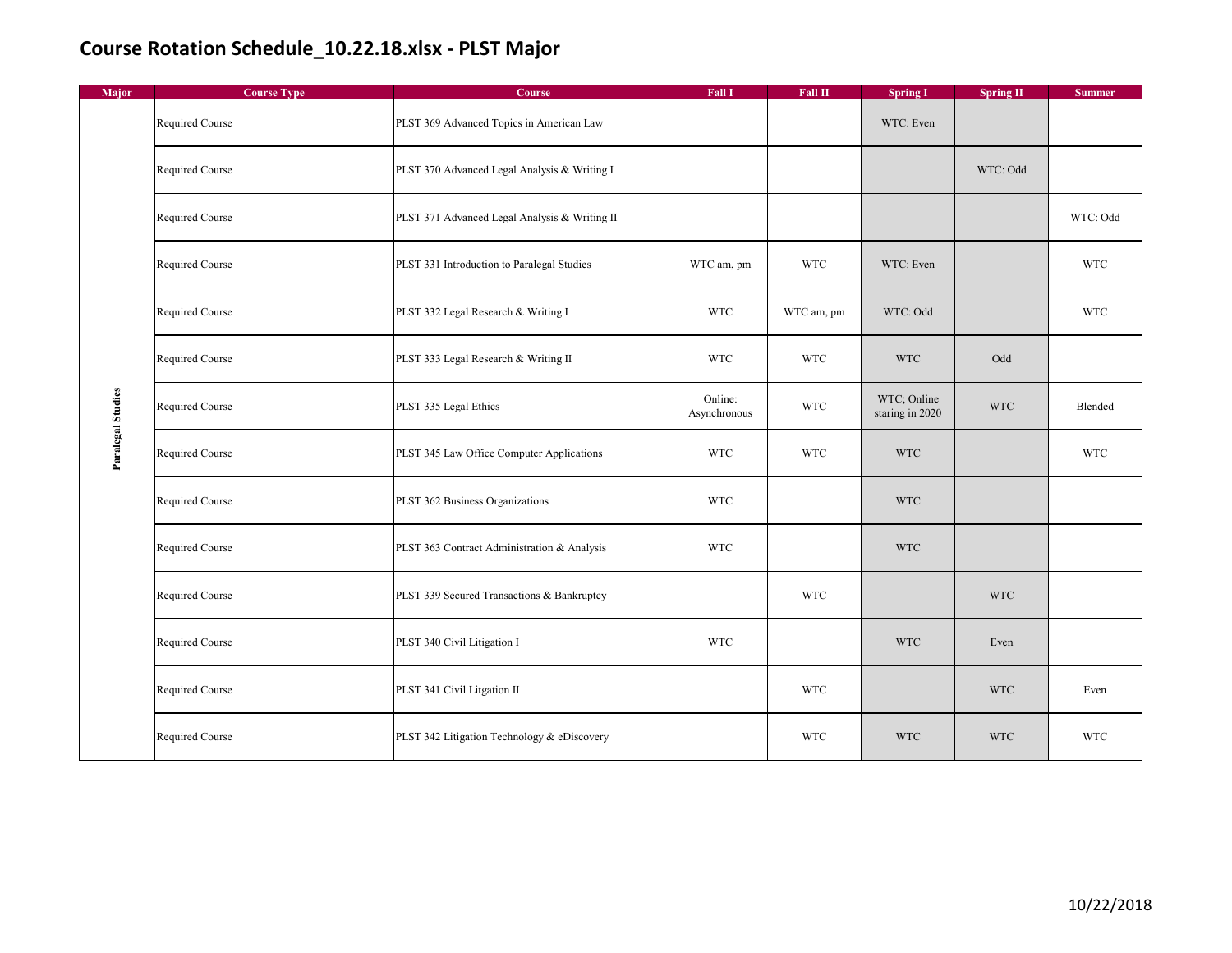## **Course Rotation Schedule\_10.22.18.xlsx - PLST Major**

| Major             | <b>Course Type</b>                              | Course                                                  | Fall I                  | Fall II    | <b>Spring I</b> | <b>Spring II</b> | <b>Summer</b>                   |
|-------------------|-------------------------------------------------|---------------------------------------------------------|-------------------------|------------|-----------------|------------------|---------------------------------|
| Paralegal Studies | Required Courses (Choose Three): PLST Electives | PLST 334 Advanced Legal Writing: Practical Applications | <b>WTC</b>              |            |                 |                  |                                 |
|                   |                                                 | PLST 336 Corporate Topics for Litigation Paralegals     | Online:<br>Asynchronous | <b>WTC</b> | <b>WTC</b>      |                  | <b>WTC</b>                      |
|                   |                                                 | PLST 343 Real Estate Transaction I                      |                         |            | <b>WTC</b>      |                  |                                 |
|                   |                                                 | PLST 344 Real Estate Transaction II                     |                         |            |                 | <b>WTC</b>       |                                 |
|                   |                                                 | PLST 346 Advanced Litigation Technology                 |                         |            |                 | <b>WTC</b>       |                                 |
|                   |                                                 | PLST 348 Advanced Online Research Skills                |                         | Blended    |                 |                  |                                 |
|                   |                                                 | PLST 349 Torts                                          |                         |            |                 | <b>WTC</b>       | WTC: Odd                        |
|                   |                                                 | PLST 350 Medical Malpractice                            |                         |            |                 |                  |                                 |
|                   |                                                 | PLST 351 Intellectual Property: Patents & Trade Secrets |                         |            |                 | <b>WTC</b>       |                                 |
|                   |                                                 | PLST 352 Intellectual Property: Trademarks & Copyrights |                         |            |                 |                  | <b>WTC</b>                      |
|                   |                                                 | PLST 353 Securities Regulations                         |                         |            | <b>WTC</b>      |                  |                                 |
|                   |                                                 | PLST 355 Estates, Trusts and Wills                      |                         | <b>WTC</b> |                 |                  |                                 |
|                   |                                                 | PLST 357 Family Law                                     |                         |            |                 |                  | 12-week Online:<br>Asynchronous |
|                   |                                                 | PLST 358 Criminal Law                                   |                         |            |                 |                  | $_{\rm WTC}$                    |
|                   |                                                 | PLST 359 Environmental Law                              | <b>WTC</b>              |            |                 |                  |                                 |
|                   |                                                 | PLST 360 Employment Law                                 |                         |            | <b>WTC</b>      |                  |                                 |